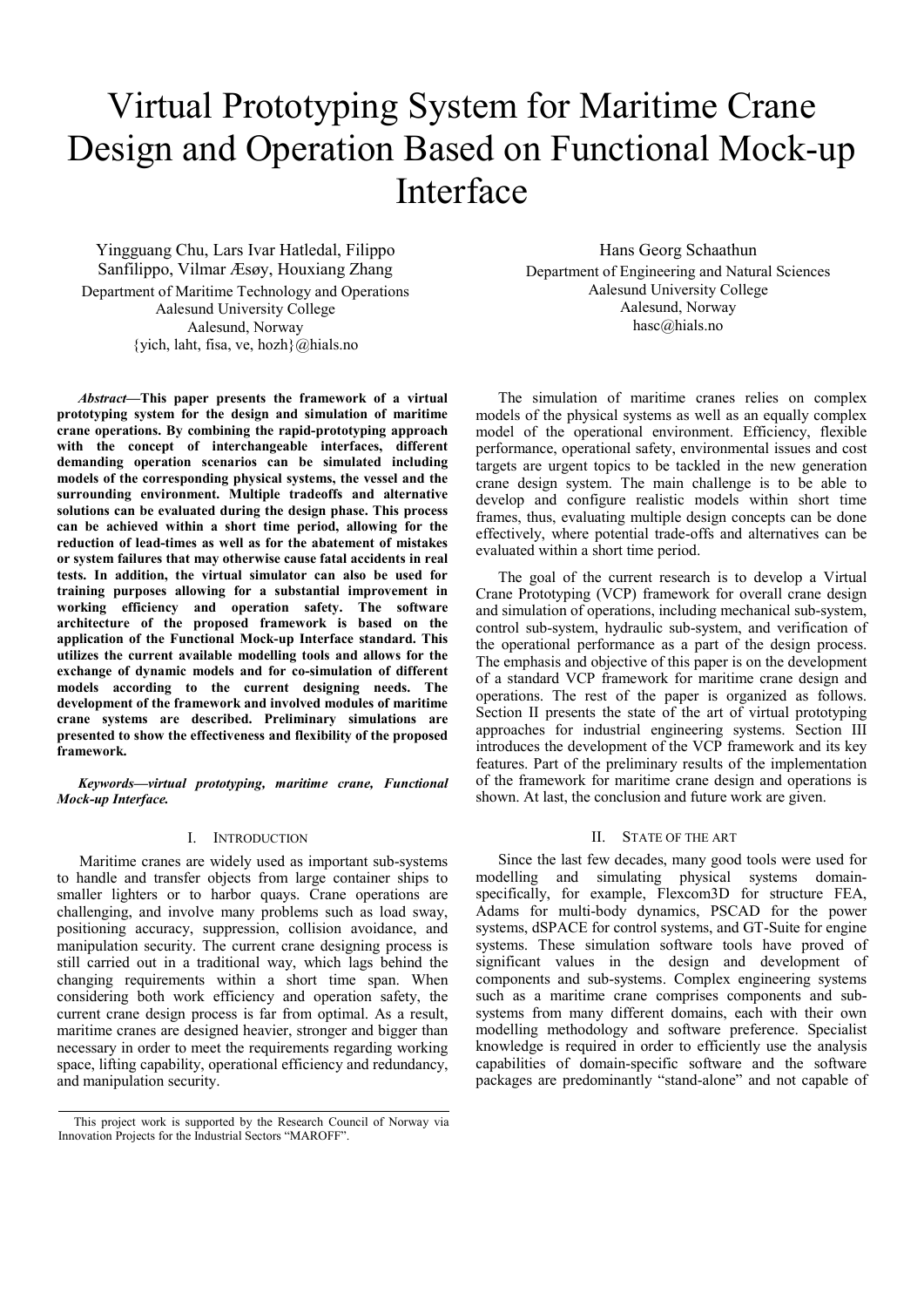interconnection. To interface these sub-modules is non-trivial for the design process of product and system design.

The aviation and defense industry has developed advanced methods for both design and operation driven by customer and regulatory requirements. This includes the use of simulation as a design tool, as well as for operator training by implementing simulation models from a distributed collection of models and simulator sites. The maritime industry has partially adopted the results of this process, mostly for crew training. Existing training simulators are mostly related to the maneuvering of ships for the Dynamic Positioning (DP) system or at a subsystem level to learn to use a special piece of equipment decoupled from the total system and even a crane operation simulator [1], [2]. The use of the simulators for product and system design and analysis however is rather limited. A few case studies were presented in the last few years, and solved certain parts of the problem using individual approach [3], [4].

Recent advances in virtual prototyping have been significant. The automotive industry has been particularly innovative, with projects such as the European Modelisar project, which leads to the Functional Mock-up Interface (FMI) among other things [5]. A major insight is that the plethora of modelling tools within different disciplines exists for very good reasons, and there will never be one tool that can be perfect for every stage and every branch of the design process. In order to reuse and exchange the existing models, the solution lies in shared, standardized interfaces (e.g. FMI), and model transformations on shared format (e.g. XML/C-code). Hence, component sub-models can be developed in different tools depending on their disciplinary and the designers' preferences. Model integration, or rather modelling of systems of systems, requires a separate tool or an integration platform.

There are still challenges to be tackled with domainspecific solutions. For instance, FMI tells us how to specify the parameters and variables to exchange and how to exchange them. However, the definition of variables is domain dependent, and domain sub-models and their meta-models must be developed considerably to ensure compatible components. The integration platform and system simulation must also be tailored to the domains to provide an authentic, virtual testing environment. A good example of such an integration platform is the CarMaker [6]. However, CarMarker is still far from maritime requirements as such a simulator is intended to be used for both design and operational simulation. Currently maritime operations are becoming more and more demanding. Heavy lifting and handling at depths of several thousand meters, precise installation of subsea modules weighing several hundred tons, platform support in the ice and the cold of the northern regions, etc. The complexity increases even further when taking into account the fact that these operations require a much greater coordination between professionals, for example during ship maneuvering and crane, winch and ROV operations. The operational performance has to be considered in the designing phase.

The solution to the integration of maritime crane design and operation simulation as a whole system is not simple. There are several gaps between the current simulation tools and the urgent industrial demands in crane design. The simulation tools for sub-systems have different focuses, which make them special. Generally, there isn't any software tool that is able to bring the whole crane design process and operation performance together. There is a need for standardization of what constitutes the components of a maritime crane and their interfaces to allow implemented models to be re-used in different simulation settings, be it design, operation or training.

#### III. VIRTUAL CRANE PROTOTYPING FRAMEWORK

The FMI is a standard for tool independent implementation of executable simulation modules. Since the first version released in 2010, the standard has been well received in the simulation world and quickly adopted in industry, in particular, the automotive industry. FMI version 2.0 released in July 2014 is currently supported by over 35 tools all over the world. The FMI standard support both model exchange and co-simulation of dynamic models. The main difference is that co-simulation requires the FMU to be complete with a numeric solver, while a FMU for model exchange only implements the model itself, relying on the solver of the importing tool. A Functional Mockup Unit (FMU) comprises an XML-file describing the dynamic variables to be exchanged, and the simulation model either as C source code or a compiled linked library (or both).

Although most modelling tools offer a range of interfaces to support co-simulation and interaction with control systems, it does not make system integration easy. In most cases, the integration of complex system simulators depends on a lot of manual work and ad hoc solutions. A standardized exchange interface, such as FMI, is more flexible, and component models from a large number of different tools can be exchanged easily. The proposed VCP framework uses JavaFMI [7] to import FMUs for co-simulation. Thus component models can be integrated from tools that are able to export FMU.



Fig. 1. VCP simulator model structure

First of all, to achieve the proposed VCP simulation system, generic models for all key structures, parts and subunits of maritime cranes was defined, Fig. 1. The key features of the VCP simulator consist of:

• VCP simulator high level layer: include parameter definition, system performance metrics (energy consumption, payload, system dynamics, system costs, operational safety and efficiency etc.)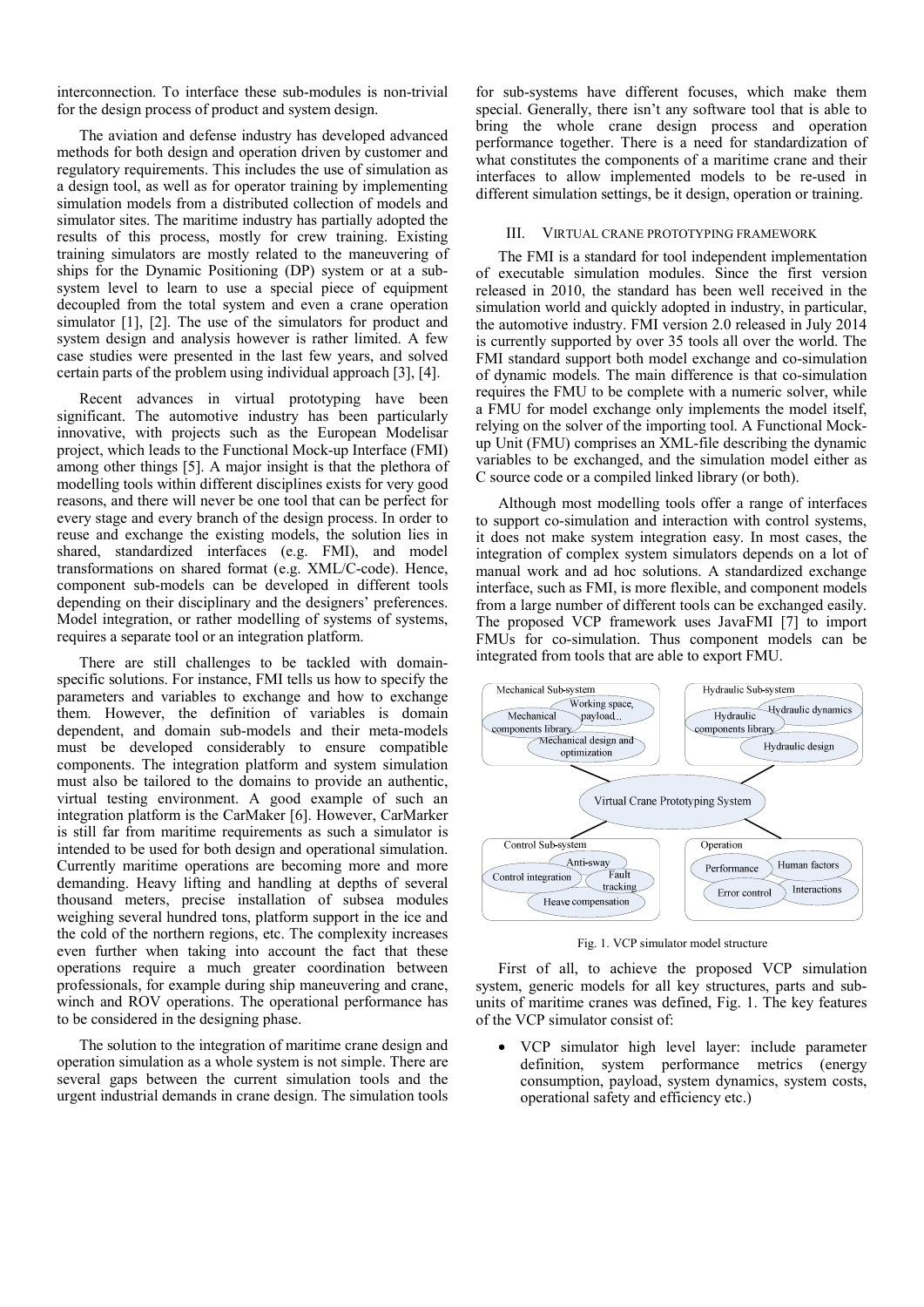- Model library: library of generic models of all key maritime crane systems including main machinery systems (power supply, actuation, transmission machinery), auxiliary systems (support systems, mechanical structures) and control systems.
- Variant customer-orientated design: allows easy adjustment of geometric configurations, DOFs, link lengths, cylinder positions and dimensions, etc.
- Control box: contains non-traditional control suits designed for flexible control algorithm, heave compensation and anti-sway functions.
- User interfaces: include haptic input device for control, visual demonstrations and feedback with graphical interface showing key features and results (system metrics, charts) for specific cases and examples. Demonstrate areas of future application and identify implications and requirements for further research.

## *A. The software architecture*

A general, high-level architecture is shown in Fig. 2. It follows a standard Model-View-Controller (MVC) pattern, which dictates a separation with low coupling between the logic (model), the presentation (view), and the input (controller) [8]. This is important to be able to reuse simulation models with different views, and to use visualization code with different models. The user interface is the most important example of views and controllers. The views must be portable and accessible from many different platforms, including different operating systems and mobile devices. This is facilitated by using Web technologies. Most importantly, it offers 3D visualization using Web Graphics Library (WebGL), which turns the web browser into a powerful visualization vehicle. WebGL is a cross-platform web standard for a lowlevel 3D graphics API based on OpenGL ES 2.0, and allows GPU accelerated usage of physics and image processing. The prototyping system described in this paper uses the popular and open-source JavaScript 3D Library (three.js) to render the graphics [9]. A second webpage offers a controller, where the user can set input signals, and also view result data from the simulated system. Further views and controllers can be added as needs arise.



Fig. 2. High level architecture of the framework in MVC pattern

The simulator model is divided into two layers. The component layer contains separate simulators for different components and sub-systems, while the integration layer implements the system model comprising the different components and sub-systems. The components are typically created in a modelling tool and exported as a Functional Mockup Unit (FMU), but they may also be implemented using general purpose programming languages or other tools. The integration layer implements the system model and acts as a master node for co-simulations, with the co-simulation slaves running in the component layer.

In the component layer, we use a thin Java wrapper around the FMU to export the functionality via Remote Method Invocation (RMI). Components or sub-systems (such as the control system in our prototype) can be implemented directly in Java mimicking the FMU interface over RMI.

We have developed a prototype to demonstrate the architecture. The main purpose of the prototype is to demonstrate the loose coupling between the 3D visualization in WebGL and the model which is implemented in Java where FMUs and other components are imported. Bi-directional communication with the visualization layer was implemented using the WebSocket protocol. A similar case is presented by Pang on the development of an eLearn platform for the study of high performance, energy efficient building design, construction and operations [10].

## *B. The component layer*

## • Mechanical sub-system

3D model of the crane was built in CAD software such as Solidworks, NX, etc. Finite Element Analysis (FEA), static analysis can be achieved via these programs. For integration with the virtual prototyping system, the objectives regarding the mechanical part include: firstly, parameterization and configuration of a crane for the study of work space and static load capacity, typically in the concept design phase; secondly, kinematic and dynamic models should be included for the study of control algorithms and operational performances; at last, 3D models provide graphical data for visualization.

A workspace computation and visualization method is proposed and presented [11]. Static forces to the joints and actuators are calculated simultaneously. A dynamic model of the crane is developed and presented [12]. The model can be exported as a separate FMU for co-simulation in the proposed VCP system. One alternative for 3D visualization is to export CAD models as COLLADA files then import to WebGL.

• Hydraulic sub-system

Maritime cranes are mostly fitted with hydraulic power unit to achieve a high operational capacity. Modelling of the hydraulic system was done in 20sim based on Bond Graph (BG) method [13]. BG method is a modelling approach based on identifying the energetic structure of the system. A physical system can be decomposed into several basic properties and represented by the interrelated idealized elements that represent these properties. The interaction in between is called the energy or power bond. A beta version is supported for FMU export for co-simulation. Other tools are possible for use as long as they support FMU exportation for co-simulation.